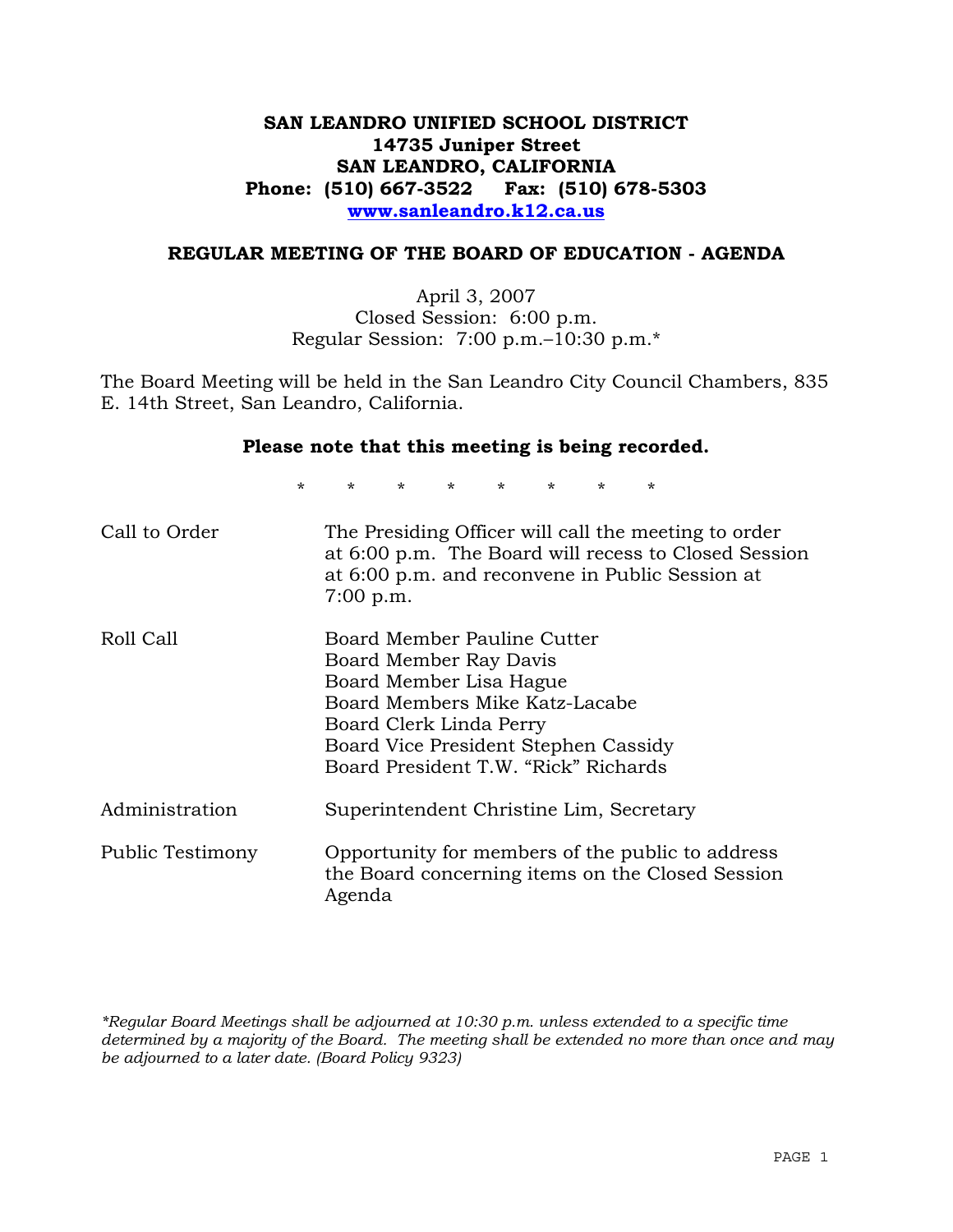Prior to the Public Session, the Board will meet in Closed Session pursuant to Education Code Sections 35146 and 48918(c), and Government Code Sections 54957, 54957.6, 54956.9(b), 54956.8, and 54956.9.

- a) Student Expulsions
- b) Public Employee Performance Evaluation: Superintendent's Evaluation
- c) Public Employee Discipline/Dismissal/Release
- d) Conference with Labor Negotiator
- e) Conference with Legal Counsel Anticipated Litigation Significant exposure to litigation
- f) Public Employee Appointment Title: Director of Special Education
- g) Conference with Real Property Negotiator Property(ies)
- h) Conference with Legal Counsel Existing Litigation

| 54954.2(a) |                                                                                                                                                                                                                                                                                                                                                                                                                                                                                                                                                                                                                                                                                                                                                                                                                                                                                                                                                                                                                                                                                                                                                                                         |
|------------|-----------------------------------------------------------------------------------------------------------------------------------------------------------------------------------------------------------------------------------------------------------------------------------------------------------------------------------------------------------------------------------------------------------------------------------------------------------------------------------------------------------------------------------------------------------------------------------------------------------------------------------------------------------------------------------------------------------------------------------------------------------------------------------------------------------------------------------------------------------------------------------------------------------------------------------------------------------------------------------------------------------------------------------------------------------------------------------------------------------------------------------------------------------------------------------------|
|            | Motion __________ Second __________ Vote ________<br>Approve the Regular Meeting Agenda of April 3, 2007<br>Motion __________ Second __________ Vote ________<br>Members of the audience who wish to address the<br>Board are asked to complete the yellow card available at<br>the entrance and submit it to the Board's Administrative<br>Assistant. Speakers who have completed the card will be<br>called when the item is reached on the agenda or, for<br>non-agenda items, during the Public Testimony. Cards<br>are to be turned in before the item is reached on the<br>agenda. Please note that this meeting is being recorded.<br>State law prohibits the Board of Education from taking<br>any action on or discussing items that are not on the<br>posted agenda except to A) briefly respond to statements<br>made or questions posed by the public in attendance; B)<br>ask questions for clarification; C) provide a reference to a<br>staff member or other resource for factual information in<br>response to the inquiry; or D) ask a staff member to<br>report back on the matter at the next meeting and/or put<br>it on a future agenda. (Government Code Section |

### **PRESENTATIONS**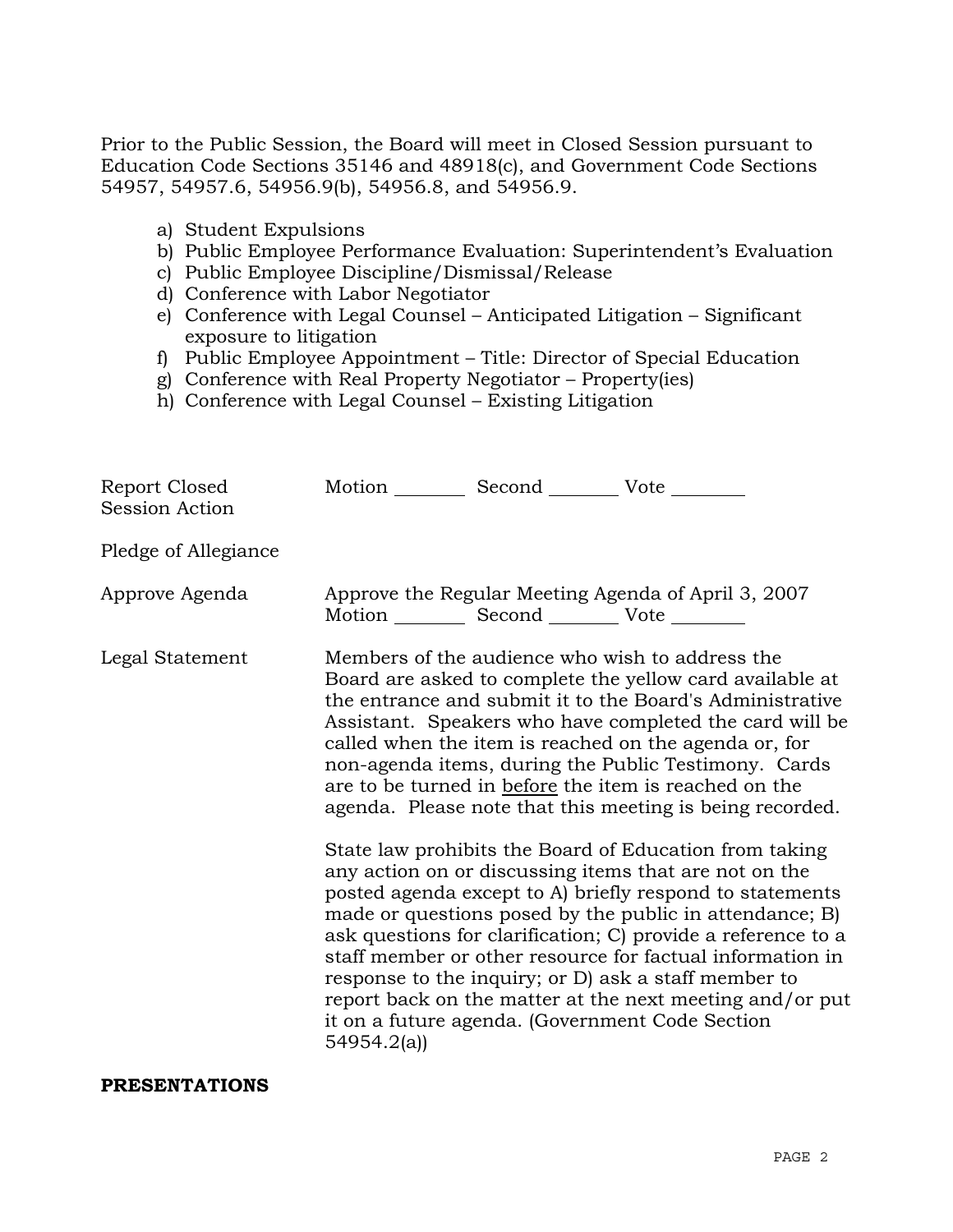\* Certificates of Commendation for the California State Distribution Education Clubs of America (DECA)Career Development Conference Winners:

## Food Marketing Management Level – Top 8

- Kim Dela Cruz
- Dennis Ho

## Buying and Merchandising Team Decision – Top 8

- Sohpie Grajeda
- Juan Lara-Diaz

## Business and Finance Marketing Research Paper – Top 8

- Dennis Ho
- Forest Knowland
- Zakaria Alsaidi
- \* Certificate of Commendation will be presented San Leandro Adult School Principal Susanne Wong for being chosen by the California Council for Adult Education (CCAE) to receive the Award of Merit.
- \* Assessment Data Presentation

 Daniel Chaja, Assistant Director of Research and Program Evaluation, will present information related to the state's release of the Academic Performance Index which will include school growth targets, state rankings, and similar schools ranking. The presentation will also include district benchmark assessments results and changes that have taken place to the district's assessment system.

| <b>REPORTS</b>                    | <b>Student Representatives' Reports</b> |
|-----------------------------------|-----------------------------------------|
| 8:00 p.m. Time<br><b>Specific</b> |                                         |

### **PUBLIC TESTIMONY ON NON-AGENDA ITEMS**

**REPORTS** Correspondence Superintendent's Report Board Committee Reports

- Curriculum
- Facilities/Technology
- Policy

Board Representatives' Reports

• Drug, Alcohol, Tobacco Education (DATE)

### **CONSENT ITEMS**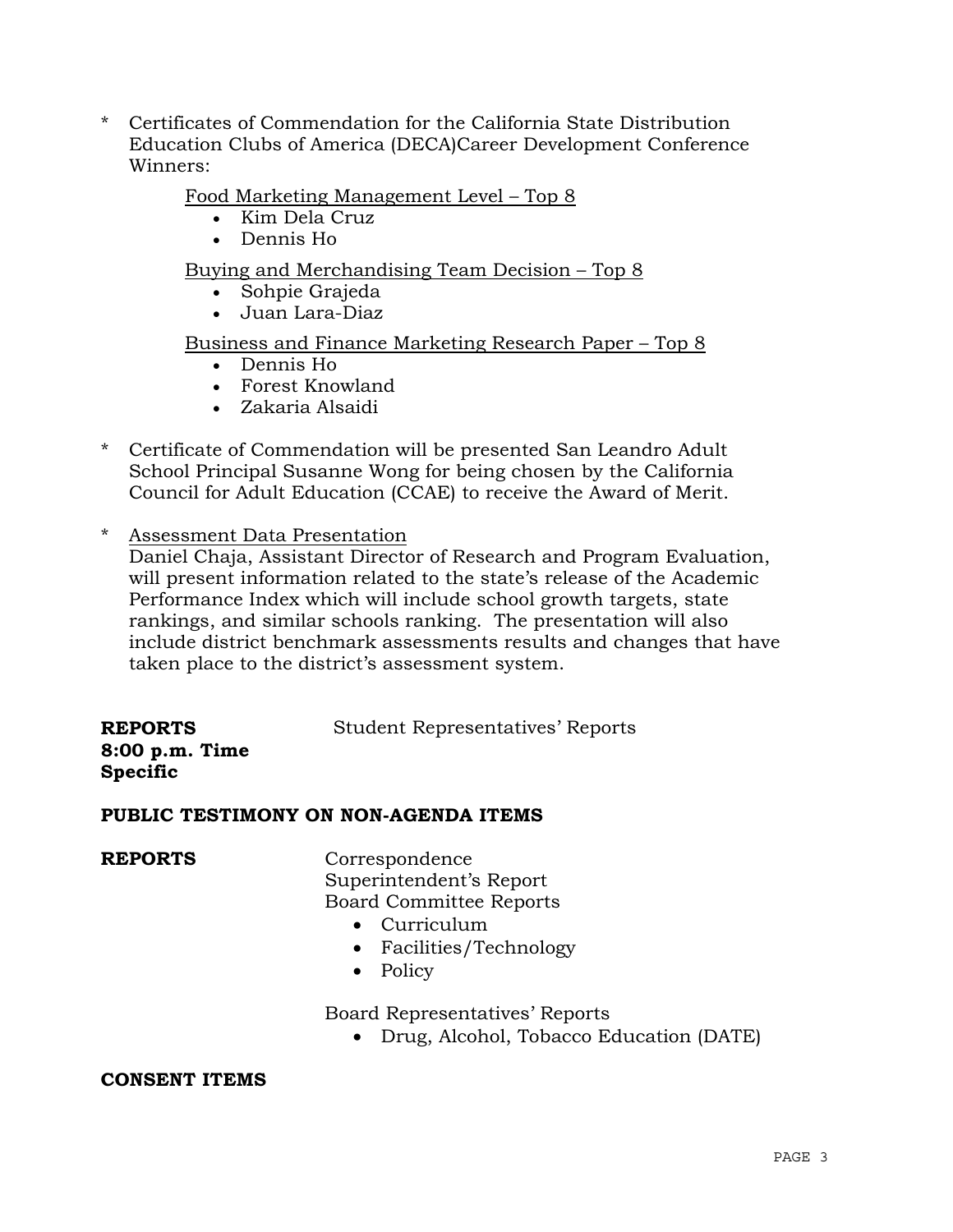These items are considered routine and may be enacted by a single motion. At the request of any member of the Board, any item on the consent agenda shall be removed and given individual consideration for action as a regular agenda item.

# General Services

| $1.1-C$                     | <b>Staff Recommendation:</b>                                                                                                                                                                                                                                                                                                                                                                                                                                |
|-----------------------------|-------------------------------------------------------------------------------------------------------------------------------------------------------------------------------------------------------------------------------------------------------------------------------------------------------------------------------------------------------------------------------------------------------------------------------------------------------------|
| Approval of Board           | Approve the minutes of the regular Board meeting                                                                                                                                                                                                                                                                                                                                                                                                            |
| Minutes – March 20,         | held on March 20, 2007.                                                                                                                                                                                                                                                                                                                                                                                                                                     |
| 2007                        | Motion _________ Second __________ Vote _______                                                                                                                                                                                                                                                                                                                                                                                                             |
| $1.2-C$                     | Staff Recommendation:                                                                                                                                                                                                                                                                                                                                                                                                                                       |
| Approval of Board           | Approve the minutes from the special Board                                                                                                                                                                                                                                                                                                                                                                                                                  |
| Minutes – March 27,         | meeting held on March 27, 2007.                                                                                                                                                                                                                                                                                                                                                                                                                             |
| 2007                        | Motion Second Vote ______                                                                                                                                                                                                                                                                                                                                                                                                                                   |
| <b>Human Resources</b>      |                                                                                                                                                                                                                                                                                                                                                                                                                                                             |
| $2.1-C$                     | Staff Recommendation:                                                                                                                                                                                                                                                                                                                                                                                                                                       |
| Acceptance of               | Accept Personnel Report as submitted.                                                                                                                                                                                                                                                                                                                                                                                                                       |
| Personnel Report            | Motion _________ Second __________ Vote _______                                                                                                                                                                                                                                                                                                                                                                                                             |
| <b>Educational Services</b> |                                                                                                                                                                                                                                                                                                                                                                                                                                                             |
| $3.1-C$                     | Staff Recommendation:                                                                                                                                                                                                                                                                                                                                                                                                                                       |
| Acceptance of               | Approve the acceptance of gifts to the District as                                                                                                                                                                                                                                                                                                                                                                                                          |
| Donations                   | follows:                                                                                                                                                                                                                                                                                                                                                                                                                                                    |
|                             | Monroe Elementary School<br>• 1 case computer paper from Fresh Choice<br>Restaurant                                                                                                                                                                                                                                                                                                                                                                         |
|                             | <b>Washington Elementary School</b><br>• Hanging files, paper and hole punch from<br>Paula English<br>Overhead transparencies from Andrew<br>$\bullet$<br>Maruoka<br>\$380.24 through the Community Support<br>Campaign from Washington Mutual<br>\$90 through the Take Charge of Education<br>program from Target<br>72 dictionaries from East Bay Real Estate<br>Network<br>Various pens, books and magazines from<br>Carolyn Stull<br>Muir Middle School |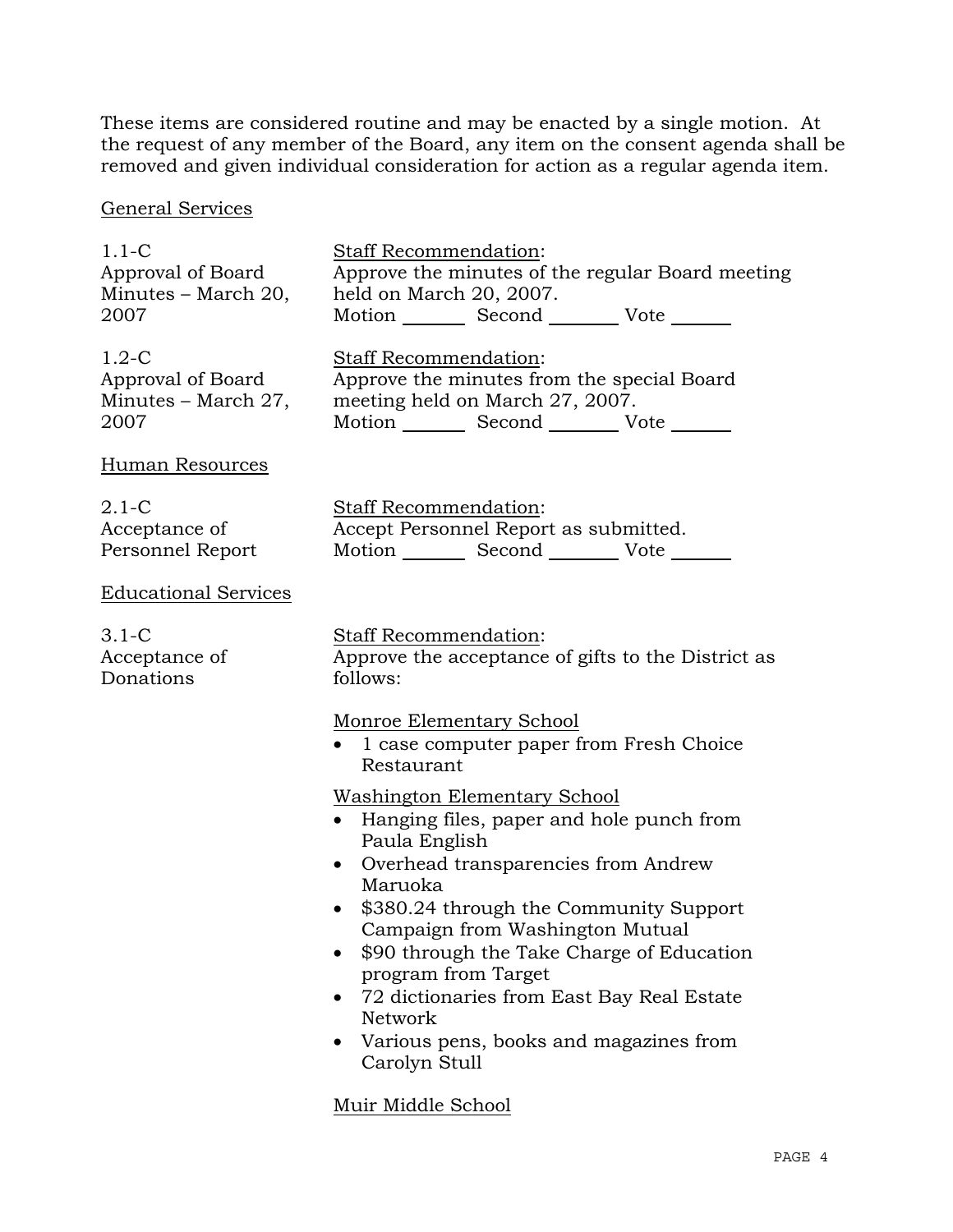|                                                          | \$286.16 for general supplies from Washington<br>Mutual                                                                                                                                     |
|----------------------------------------------------------|---------------------------------------------------------------------------------------------------------------------------------------------------------------------------------------------|
|                                                          | <u>San Leandro High School</u><br>CD label creator and P.E. clothes from Liz<br>Ojakian<br>\$250 for general funds to be used for new<br>$\bullet$<br>teachers from Home Depot, San Leandro |
|                                                          | District Office<br>\$250 for the BTSA program from Home Depot,<br>San Leandro<br>• Several books for K Orientation Reception from<br>Books Are Fun                                          |
|                                                          | Motion _________ Second __________ Vote _______                                                                                                                                             |
| $3.2-C$<br>Proposed Stipulated<br><b>Expulsion Order</b> | Staff Recommendation:<br>Approve the stipulated expulsion recommendation<br>from the Director of Student Support Services for<br>student E19-06/07.                                         |
|                                                          | Motion _________ Second __________ Vote _______                                                                                                                                             |
| $3.4-C$<br>Proposed Stipulated<br><b>Expulsion Order</b> | Staff Recommendation:<br>Approve the stipulated expulsion recommendation<br>from the Director of Student Support Services for<br>student E22-06/07.                                         |
|                                                          | Motion _________ Second __________ Vote _______                                                                                                                                             |
| $3.5-C$<br>Proposed Stipulated<br><b>Expulsion Order</b> | <b>Staff Recommendation:</b><br>Approve the stipulated expulsion recommendation<br>from the Director of Student Support Services for<br>student E23-06/07.                                  |
|                                                          | Motion _________ Second __________ Vote _______                                                                                                                                             |
| $3.7-C$<br>Proposed Stipulated<br><b>Expulsion Order</b> | Staff Recommendation:<br>Approve the stipulated expulsion recommendation<br>from the Director of Student Support Services for<br>student E24-06/07.                                         |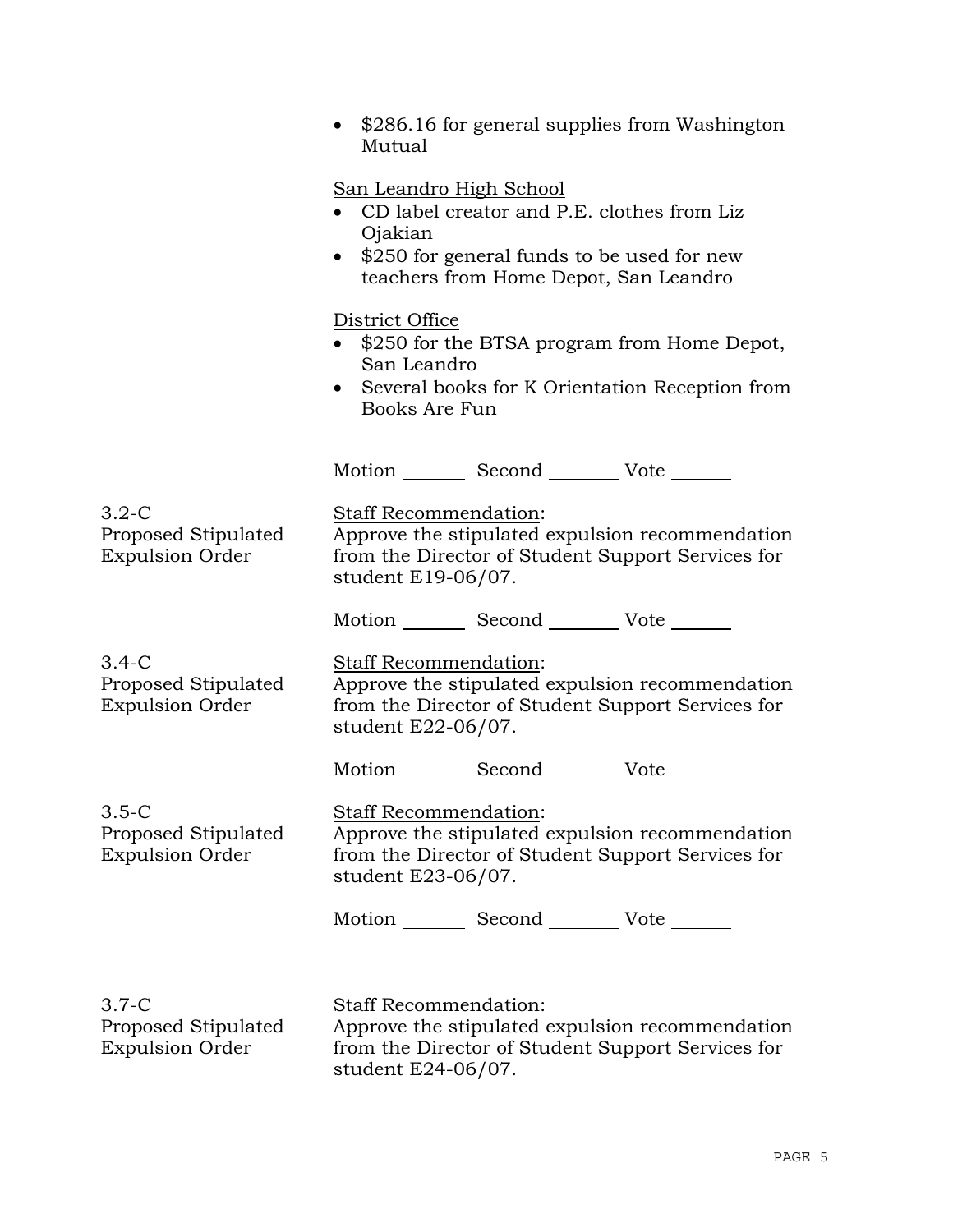|                                                                                                                               |                       | Motion Second Vote                                                                                                   |                                                                                                 |
|-------------------------------------------------------------------------------------------------------------------------------|-----------------------|----------------------------------------------------------------------------------------------------------------------|-------------------------------------------------------------------------------------------------|
| $3.8-C$<br>Resolution #07-12 Mid<br>Alameda County<br>Special Education<br>Local Plan                                         | Staff Recommendation: | Special Education Local Plan.<br>Motion _________ Second __________ Vote _______                                     | Adopt Resolution #07-12 Mid Alameda County                                                      |
| $3.9-C$<br>K-8 Instructional<br>Materials for the After<br>School Education<br>Safety (ASES) Program                          | Staff Recommendation: | Adopt K-8 instructional materials for the After<br>School Education and Safety (ASES) program.<br>Motion Second Vote |                                                                                                 |
| $3.10 - C$<br>K-8 Instructional<br>Materials for the<br>Hourly After School<br>Academic Intervention<br>Programs              | Staff Recommendation: | After School Academic Intervention Programs.<br>Motion _________ Second __________ Vote _______                      | Adopt K-8 instructional materials for the Hourly                                                |
| $3.11 - C$<br>Proposed Site<br>Discretionary Block<br>Grant Funds for<br>Roosevelt Elementary<br>School                       | Staff Recommendation: | Approve the Site Block expenditure plan for<br>Roosevelt Elementary School.<br>Motion Second Vote                    |                                                                                                 |
| $3.12 - C$<br>After School Education<br>Safety (ASES) Program<br>Memorandum of<br><b>Understanding Boys</b><br>and Girls Club | Staff Recommendation: | the Boys and Girls Club and the District.<br>Motion _________ Second __________ Vote _______                         | Approve the After School Education Safety (ASES)<br>Program Memorandum of Understanding between |

Business Operations

| 4.1-C                  |  |
|------------------------|--|
| Intra-Budget Transfers |  |

Staff Recommendation: Approve the request for Intra-Budget Transfers for January 2007.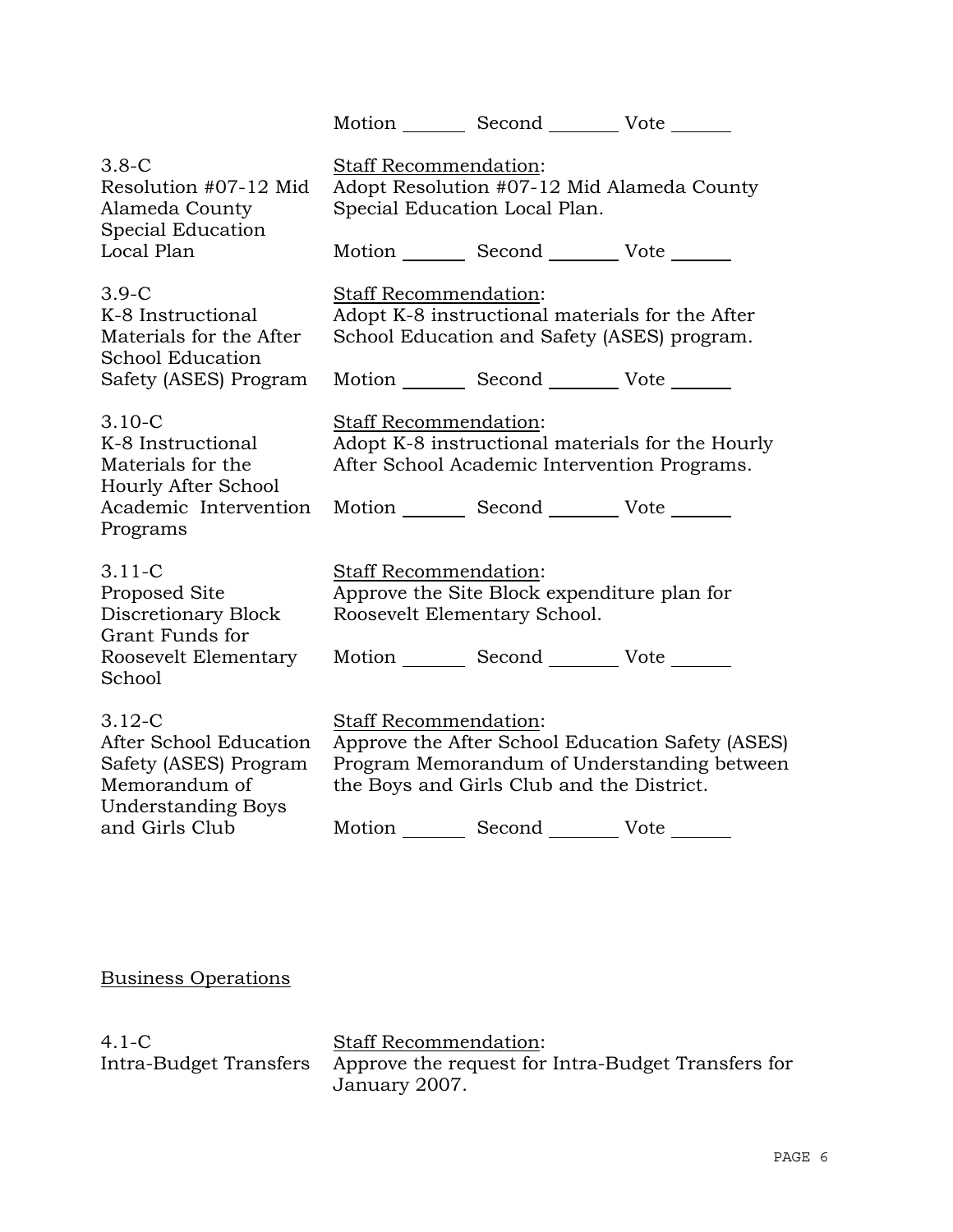|                                                                                             | Motion<br>Second Vote                                                                                                                                                                                           |
|---------------------------------------------------------------------------------------------|-----------------------------------------------------------------------------------------------------------------------------------------------------------------------------------------------------------------|
| $4.2-C$<br>Resolution #07-10 to<br>Declare Certain<br>Equipment Surplus<br>and/or Obsolete. | <b>Staff Recommendation:</b><br>Adopt Resolution #07-10 to declare certain<br>equipment surplus and/or obsolete due to the age<br>and condition of the designated equipment.                                    |
|                                                                                             | Motion Second Vote                                                                                                                                                                                              |
| $4.3-C$<br>Independent Auditor<br><b>Contract Renewal</b>                                   | <b>Staff Recommendation:</b><br>Approve the renewal of the contract with Perry-<br>Smith LLP, as the District's audit firm, for the<br>2006-2007 fiscal year, ending June 30, 2007.<br>Motion<br>Second<br>Vote |

### **CONFERENCE**

These items are submitted for advance planning and to assist the Board in establishing future agenda items. The Board may, however, take action on the following:

Human Resources

2.1-CF Restructuring of Human Resources Department Staff Recommendation: The Board will discuss and consider approving the restructuring of the Human Resources Department.

Motion Second Vote

### Business Operations

4.1-CF Resolution #07-11, Rendering the General Plan Conformity Finding of the City of San Leandro Planning Commission

Staff Recommendation:

The Board will discuss and consider adopting Resolution #07-11, Rendering the General Plan Conformity Finding of the City of San Leandro Planning Commission Inapplicable to the Site Acquisition for the San Leandro High School Ninth Grade Campus.